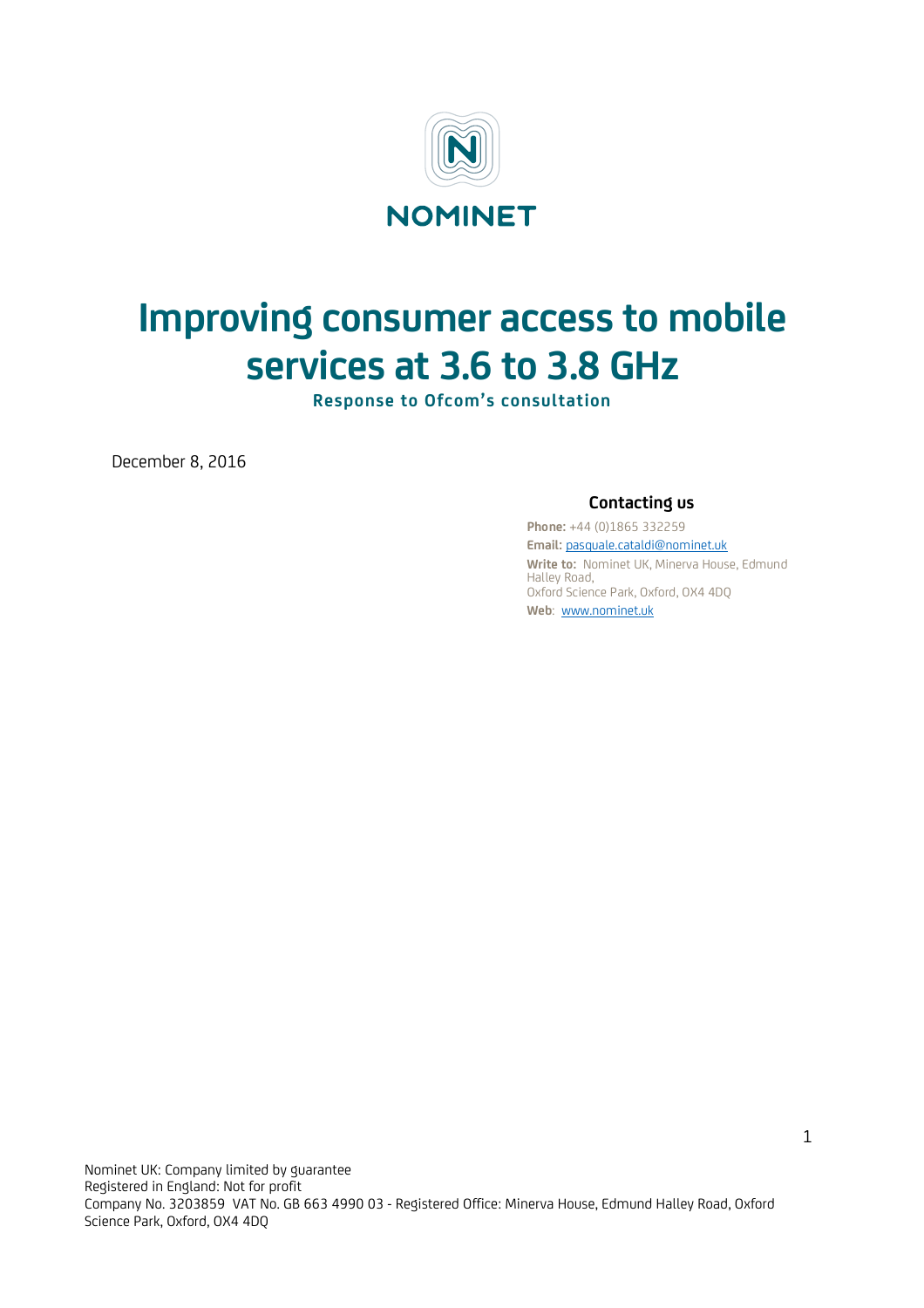## **Introduction**

Nominet welcomes the chance to comment on how the 3.6 to 3.8 GHz guard band is used and thanks Ofcom for consulting. As receipts from spectrum auctions have underperformed Office of Budget Responsibility projections and technology makes dynamic use of spectrum an easier proposition we welcome Ofcom's consultation and the opportunity to comment.

## **About Nominet**

Nominet is a leading provider of internet registry services and provides essential infrastructure that makes the internet run smoothly. Since 1996, Nominet has managed the .UK registry domain and is now one of the world's largest country code registries. Nominet also provides domain registry and internet security services for major enterprises such as Comcast, Bentley and the BBC. Using proceeds from the business, Nominet set up and supports the Nominet Trust, an independent charitable foundation focussed on increasing access, safety and education on internet issues.

Besides its core activities, Nominet is using the technical expertise within the company to explore new technologies and services that can support the future internet infrastructure. In particular, Nominet is investing heavily in research and development in the fields of dynamic spectrum management, Internet of Things (IoT), cyber security, and smart cities.

## **Nominet's involvement in TV White Space**

Nominet has been involved in the development of TV White Space (TVWS) for a number of years as we believe it has the potential to provide a range of opportunities and solutions to both increase access to the Internet at home and abroad, and to act as an enabler of the emerging Internet of Things technologies. Over the past three years, Nominet's R&D team has built a TVWS database and qualified for participation in Ofcom's pilot scheme as a White Spaces Database (WSDB) provider. The on-going collaboration between Nominet, Ofcom, and other stakeholders has helped inform Ofcom's development of the TVWS regulatory framework. Our WSDB has been used for academic research, for exhibits (e.g. at the Glasgow Science Centre during the Commonwealth Games), and in two live trial projects – the Oxford Flood Network and rural broadband on the Isle of Arran.

Nominet has deployed prototype TVWS hardware to enable real-time time measurement of Oxford's streams and rivers as part of a local community project called the Oxford Flood Network. This has demonstrated a successful practical use of TVWS in enabling Internet of Things applications in rural locations, while providing us with real-life, operational experience of TVWS technologies. The Oxford Flood Network involves members of the community installing their own water-level monitoring sensors in order to share local information and knowledge about rivers, streams and groundwater to build a better, hyper-local picture of the flood risk at high-resolution and at street level on the streams, groundwater and the complex basin of the Thames and Cherwell rivers.

Following Ofcom's decision to release TV white spaces for use at the end of 2015, Nominet was the first company to successfully complete the qualification process for its WSDB. The TVWS database has since been used for academic and commercial activities. Most notably, Nominet is providing its expertise and access to the geo-location database for the first commercial broadband rollout that uses TVWS technology, on the Isle of Arran. Nominet is taking its TVWS expertise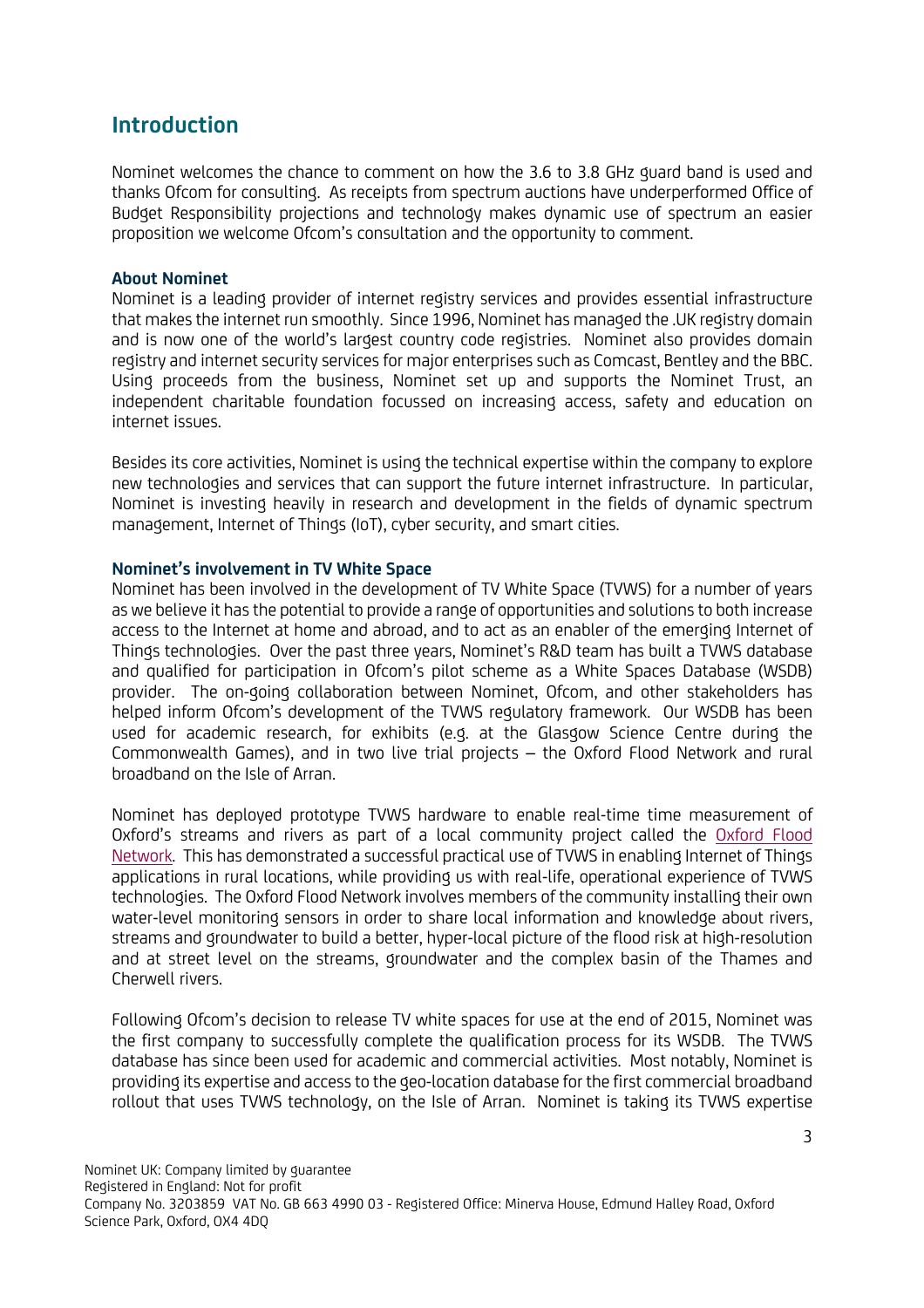outside of the UK to bring affordable internet to remote and rural communities to Africa, where the company is working in partnership with Microsoft to provide its TVWS database and dynamic spectrum-management technology.

These research projects have provided Nominet with practical experience of working with all the components of the TVWS framework and we expect these will be the basis of the frameworks for spectrum sharing in other bands.

## **Nominet's position about spectrum policy**

Nominet believes that the adoption of dynamic spectrum sharing techniques is essential to avoid the impending wireless spectrum crunch, caused by the rapid growth of smartphones and IoT devices. This would be inline with Ofcom's commitment to see spectrum used in the most economicaly efficient manner. The existing static models used for allocating spectrum are inherently inefficient and unable to handle the explosion of wireless data traffic. The use of dynamic spectrum management for TV white space (TVWS) has shown that it can be successfully implemented and it is an important first step for using the technique more widely in other spectrum bands. We believe that Ofcom should take a strong position about the opportunity to share spectrum, and consider the approach when reviewing the allocation of any spectrum bands in the UK.

## **Responses to questions**

The 3.6 to 3.8 GHz band is part of a wider band spanning from 3.6 GHz to 4.2 GHz, which is currently used as a whole by fixed links and satellite earth stations. As Ofcom states in Section 4.4, changes to use in 3.6 to 3.8 GHz spectrum may have an impact on the higher part of the band. The consultation for 3.8-4.2 GHz that Ofcom published in April 2016 envisioned a tiered authorisation approach to sharing (see Section 3.6 of the consultation). Nominet encourages Ofcom to adopt the same approach for the band in this consulatation. Below are answers to the questions we feel best placed to respond to.

## **Question 3**

*Do you agree with our high-level proposal to make 116 MHz within the 3.6 to 3.8 GHz band available for mobile and 5G services, bearing in mind our statutory duties and the high level trends we have identified?* 

We agree with Ofcom's proposal to provide access of the 3.6 to 3.8 GHz spectrum to mobile and 5G services, but we believe that, in order to make an efficient spectrum use and incourage innovation, Ofcom should set in place an authorisation and interference-management regulatory framework based on geo-location spectrum databases, as proposed by Ofcom for the 3.8 to 4.2 GHz band.

## **Question 4**

*Do you agree with our general approach regarding spectrum currently licensed to UK Broadband?* 

We support Ofcom's proposal to shift UK Broadband's allocation as it can potentially improve the the spectrum use efficiency, especially if the coordination for additional deployment will be performed through the use of geo-location database (see our response to Question 5).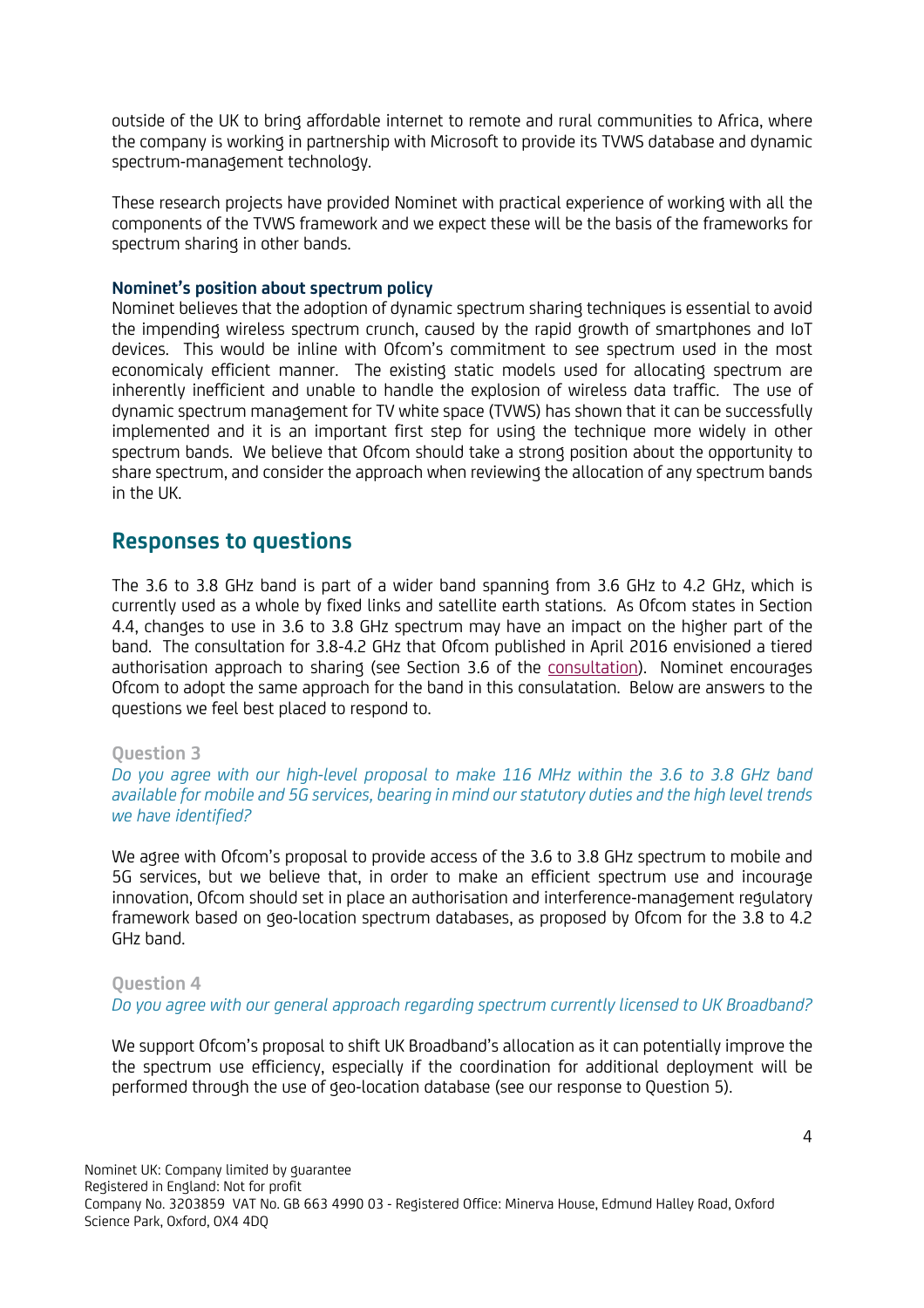### **Question 5**

*Do you agree with our assumptions, methodology, and conclusions with regards to potential coexistence between mobile and existing fixed links and satellite earth stations? Please refer to annex 5 for further details.*

We believe that spectrum access is coordinated through a geo-location database, then impact of new radios on interference levels could be modelled and managed opportunely using well defined and yet tuneable rules, and ultimately avoid worst-case situations such as 145 km separation distances.

## **Question 6** *Do you have a view on any of the two options we identified?*

Nominet believes that neither of the two options would exploit the most advanced sharing techniques that Ofcom has introduced in other bands.

We believe that Ofcom should design a framework that allows modifications parameters of the rules based on which users share spectrum. These parameters could potentially change dynamically to make the most efficient use of the spectrum.

In the USA, the FCC is making parts of this band available on a dynamic shared basis, i.e. available for small cell mobile broadband services on a shared basis within the Citizen Band Radio Service (For more information, see https://www.fcc.gov/rulemaking/12-354)

On the consultation about 3.8-4.2 GHz, Ofcom declared their intention to enable greater sharing, and so that both geographically defined access and opportunistic access approaches to spectrum management can be used simultaneously. In particular Ofcom believes there is potential for a multi-tiered authorisation approach to shared access based on geo-location database which could also be appropriate for managing interference.

We observe that several stakeholders endorsed Ofcom's position. Google said: "Ofcom appears to be adopting a very different policy approach to this band relative to the adjacent bands (3.4- 3.6 GHz and 3.6-3.8 GHz). We believe there is scope to extend database-driven sharing across this entire range. […] Ofcom should now adopt a clear, consistent joined-up approach to spectrum sharing across this entire range (3.4-4.2 GHz).".

Nominet totally agrees with Google's position and believe that a geo-location database could be a good way to manage authorisation and handle interference also in the 3.6-3.8 GHz (and it would make it easier to coordinate with the 3.8-4.2 GHz future regulation).

Ofcom says: "A high-resolution analysis, indicates that small cells can be deployed nearer to fixed links in dense urban areas if base stations are deployed below clutter, outside the line of sight of the 'victim' and there is a significant degree of diffraction loss due to buildings. However, there could be a significant burden in terms of deployment optimisation at each individual site to ensure regulatory compliance with interference management criteria."